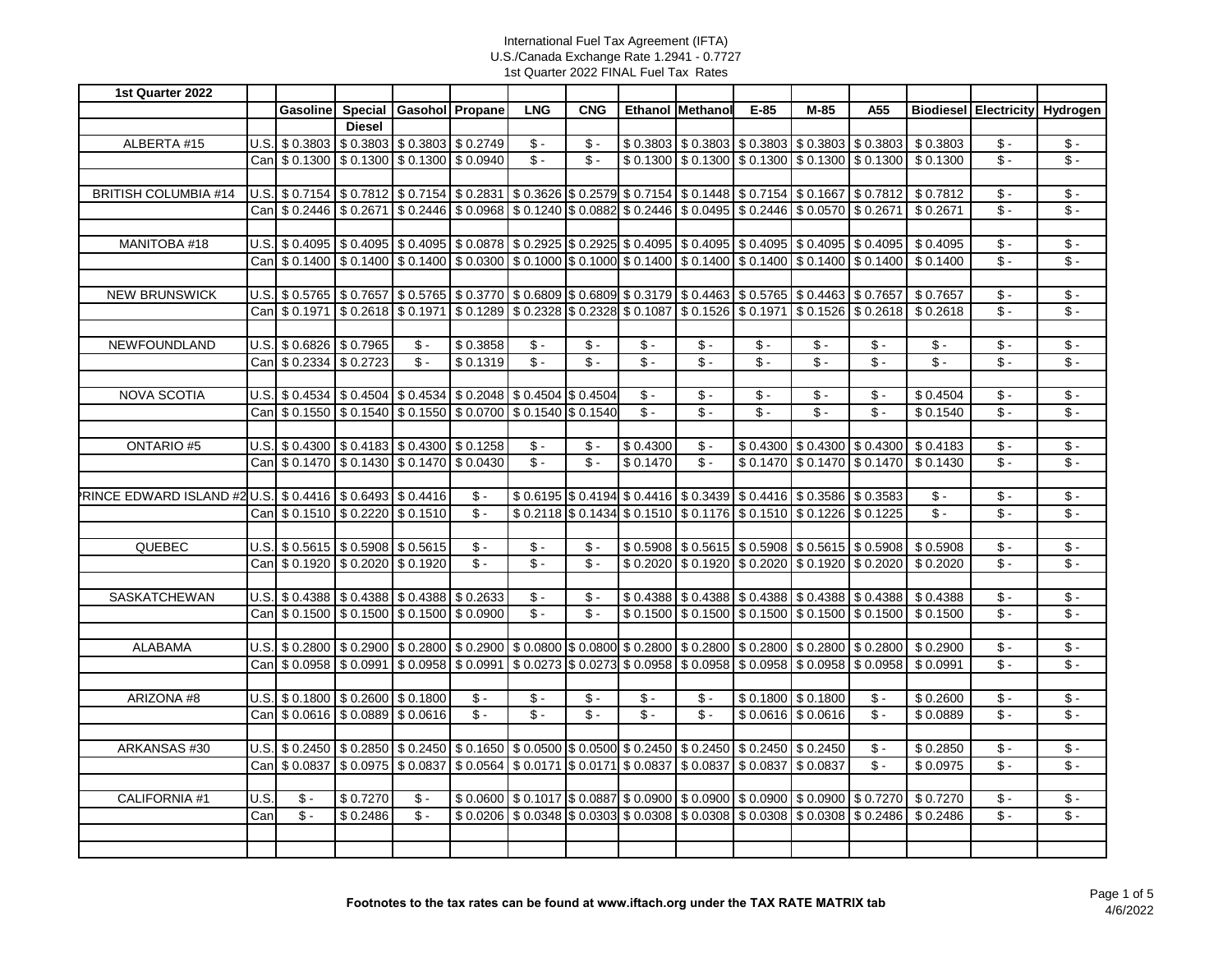|                        |      |                                                                                                                                                                                                                            |                | Gasoline Special Gasohol Propane |                                                                                                                                                                                                                          | <b>LNG</b>        | <b>CNG</b>        |                                              | Ethanol Methanol                                                      | $E-85$            | M-85              | A55               |                                                                                                                                                                                                                    | <b>Biodiesel Electricity Hydrogen</b> |                                    |
|------------------------|------|----------------------------------------------------------------------------------------------------------------------------------------------------------------------------------------------------------------------------|----------------|----------------------------------|--------------------------------------------------------------------------------------------------------------------------------------------------------------------------------------------------------------------------|-------------------|-------------------|----------------------------------------------|-----------------------------------------------------------------------|-------------------|-------------------|-------------------|--------------------------------------------------------------------------------------------------------------------------------------------------------------------------------------------------------------------|---------------------------------------|------------------------------------|
|                        |      |                                                                                                                                                                                                                            | <b>Diesel</b>  |                                  |                                                                                                                                                                                                                          |                   |                   |                                              |                                                                       |                   |                   |                   |                                                                                                                                                                                                                    |                                       |                                    |
| COLORADO               |      | $U.S.$ \$ 0.2200                                                                                                                                                                                                           |                |                                  | $$0.2050$ $$0.2200$ $$0.1350$ $$0.1200$ $$0.1200$ $$0.1830$ $$0.2200$ $$0.2200$ $$0.2200$ $$0.2200$ $$0.2200$                                                                                                            |                   |                   |                                              |                                                                       |                   |                   |                   | \$0.2050                                                                                                                                                                                                           | $$ -$                                 | $\mathsf{\$}$ -                    |
|                        |      | Can \$ 0.0752                                                                                                                                                                                                              |                |                                  | $$0.0701$ $$0.0752$ $$0.0462$ $$0.0410$ $$0.0625$ $$0.0752$ $$0.0752$ $$0.0752$ $$0.0752$ $$0.0752$                                                                                                                      |                   |                   |                                              |                                                                       |                   |                   |                   | \$0.0701                                                                                                                                                                                                           | $\sqrt[6]{\cdot}$                     | $\sqrt{$}$ -                       |
|                        |      |                                                                                                                                                                                                                            |                |                                  |                                                                                                                                                                                                                          |                   |                   |                                              |                                                                       |                   |                   |                   |                                                                                                                                                                                                                    |                                       |                                    |
| CONNECTICUT #16        |      | $\vert$ U.S. $\vert$ \$ 0.2500 $\vert$ \$ 0.4010 $\vert$ \$ 0.2500 $\vert$ \$ 0.2600 $\vert$ \$ 0.2600 $\vert$ \$ 0.2500 $\vert$ \$ 0.2500 $\vert$ \$ 0.2500 $\vert$ \$ 0.2500 $\vert$ \$ 0.2500 $\vert$ \$ 0.2500 $\vert$ |                |                                  |                                                                                                                                                                                                                          |                   |                   |                                              |                                                                       |                   |                   |                   | \$0.4010                                                                                                                                                                                                           | $\overline{\mathcal{S}}$ .            | $\sqrt{5}$                         |
|                        |      | Can \$ 0.0855                                                                                                                                                                                                              |                |                                  | $$0.1371$ $$0.0855$ $$0.0889$ $$0.0889$ $$0.0889$ $$0.0889$ $$0.0855$ $$0.0855$ $$0.0855$ $$0.0855$ $$0.0855$                                                                                                            |                   |                   |                                              |                                                                       |                   |                   |                   | \$0.1371                                                                                                                                                                                                           | $S -$                                 | $\sqrt[6]{\cdot}$                  |
|                        |      |                                                                                                                                                                                                                            |                |                                  |                                                                                                                                                                                                                          |                   |                   |                                              |                                                                       |                   |                   |                   |                                                                                                                                                                                                                    |                                       |                                    |
| DELAWARE               |      | $U.S.$ \$ 0.2300                                                                                                                                                                                                           |                |                                  | $$0.2200$ $$0.2300$ $$0.2200$ $$0.2200$ $$0.2200$ $$0.2200$ $$0.2300$ $$0.2300$ $$0.2200$ $$0.2200$ $$0.2200$                                                                                                            |                   |                   |                                              |                                                                       |                   |                   |                   | \$0.2200                                                                                                                                                                                                           | $\mathsf{\$}$ -                       | $\sqrt{5}$                         |
|                        |      | Can \$ 0.0787                                                                                                                                                                                                              |                |                                  | \$ 0.0752 \$ 0.0787 \$ 0.0752 \$ 0.0752 \$ 0.0752 \$ 0.0752 \$ 0.0787 \$ 0.0787 \$ 0.0752 \$ 0.0752 \$ 0.0752                                                                                                            |                   |                   |                                              |                                                                       |                   |                   |                   | \$0.0752                                                                                                                                                                                                           | $\mathsf{\$}$ -                       | $\sqrt[6]{\cdot}$                  |
|                        |      |                                                                                                                                                                                                                            |                |                                  |                                                                                                                                                                                                                          |                   |                   |                                              |                                                                       |                   |                   |                   |                                                                                                                                                                                                                    |                                       |                                    |
| FLORIDA #19            |      | $U.S.$ \$ 0.3650 \$ 0.3637 \$ 0.3650                                                                                                                                                                                       |                |                                  | $\mathsf{\$}$ -                                                                                                                                                                                                          | $\sqrt[6]{\cdot}$ | $\sqrt[6]{\cdot}$ | $$ -$                                        | $\mathsf{\$}$ -                                                       | $\mathsf{\$}$ -   | $\mathsf{\$}$ -   | $$ -$             | \$0.3637                                                                                                                                                                                                           | $\sqrt[6]{\cdot}$                     | $\sqrt{$}$ .                       |
|                        |      | Can \$ 0.1248                                                                                                                                                                                                              |                | $$0.1244$ $$0.1248$              | $\mathsf{\$}$ -                                                                                                                                                                                                          | $\sqrt{2}$        | $\sqrt{2}$        | $\sqrt{2}$                                   | $\sqrt[6]{\cdot}$                                                     | $\overline{\$}$ - | $\sqrt{2}$        | $\mathsf{\$}$ -   | \$0.1244                                                                                                                                                                                                           | $\overline{\mathcal{S}}$ -            | $\sqrt{2}$                         |
|                        |      |                                                                                                                                                                                                                            |                |                                  |                                                                                                                                                                                                                          |                   |                   |                                              |                                                                       |                   |                   |                   |                                                                                                                                                                                                                    |                                       |                                    |
| <b>GEORGIA</b>         |      | $U.S.$ \$ 0.2910                                                                                                                                                                                                           |                |                                  | \$ 0.3260   \$ 0.2910   \$ 0.2910   \$ 0.2910  \$ 0.2910   \$ 0.2910   \$ 0.2910   \$ 0.2910   \$ 0.2910   \$ 0.2910                                                                                                     |                   |                   |                                              |                                                                       |                   |                   |                   | \$0.3260                                                                                                                                                                                                           | $\overline{\$}$ .                     | $\sqrt{$}$ -                       |
|                        |      | Can \$ 0.0995                                                                                                                                                                                                              |                |                                  | $$0.1114$ $$0.0995$ $$0.0995$ $$0.0995$ $$0.0995$ $$0.0995$ $$0.0995$ $$0.0995$ $$0.0995$ $$0.0995$ $$0.0995$                                                                                                            |                   |                   |                                              |                                                                       |                   |                   |                   | \$0.1114                                                                                                                                                                                                           | $$ -$                                 | $\sqrt{$}$ -                       |
|                        |      |                                                                                                                                                                                                                            |                |                                  |                                                                                                                                                                                                                          |                   |                   |                                              |                                                                       |                   |                   |                   |                                                                                                                                                                                                                    |                                       |                                    |
| <b>IDAHO#7</b>         |      | $U.S.$ \$ 0.3200                                                                                                                                                                                                           | \$0.3200       | $\overline{\$}$ .                | \$0.2320 \$0.3490 \$0.3200                                                                                                                                                                                               |                   |                   | $S -$                                        | $\sqrt[6]{\cdot}$                                                     | $\sqrt{2}$        | $\mathsf{\$}$ -   | \$0.3200          | \$0.3200                                                                                                                                                                                                           | $\sqrt[6]{\cdot}$                     | \$0.3200                           |
|                        |      | Can \$ 0.1094 \$ 0.1094                                                                                                                                                                                                    |                | $S -$                            | \$0.0793 \$0.1193 \$0.1094                                                                                                                                                                                               |                   |                   | $\mathsf{\$}$ -                              | $\overline{\$}$ .                                                     | $\overline{\$}$ - | $S -$             | \$0.1094          | \$0.1094                                                                                                                                                                                                           | $$ -$                                 | \$0.1094                           |
|                        |      |                                                                                                                                                                                                                            |                |                                  |                                                                                                                                                                                                                          |                   |                   |                                              |                                                                       |                   |                   |                   |                                                                                                                                                                                                                    |                                       |                                    |
| <b>ILLINOIS #27</b>    |      |                                                                                                                                                                                                                            |                |                                  |                                                                                                                                                                                                                          |                   |                   |                                              |                                                                       |                   |                   |                   | $\bigcup S$ \$ 0.5590 \$ 0.6270 \$ 0.5590 \$ 0.6170 \$ 0.6230 \$ 0.4850 \$ 0.5590 \$ 0.5590 \$ 0.5590 \$ 0.5590 \$ 0.5590 \$ 0.6270                                                                                | $$ -$                                 | $\sqrt{5}$ -                       |
|                        |      |                                                                                                                                                                                                                            |                |                                  | $\frac{1}{2}$ 0.2144 $\frac{1}{2}$ 0.1911 $\frac{1}{2}$ 0.2109 $\frac{1}{2}$ 0.2130 $\frac{1}{2}$ 0.1658 $\frac{1}{2}$ 0.1911 $\frac{1}{2}$ 0.1911 $\frac{1}{2}$ 0.1911 $\frac{1}{2}$ 0.1911 $\frac{1}{2}$ 0.1911        |                   |                   |                                              |                                                                       |                   |                   |                   |                                                                                                                                                                                                                    | $\mathsf{\$}$ -                       | $\sqrt{$}$ -                       |
|                        |      | Can   \$ 0.1911                                                                                                                                                                                                            |                |                                  |                                                                                                                                                                                                                          |                   |                   |                                              |                                                                       |                   |                   |                   | \$0.2144                                                                                                                                                                                                           |                                       |                                    |
|                        |      |                                                                                                                                                                                                                            |                |                                  |                                                                                                                                                                                                                          |                   |                   |                                              |                                                                       |                   |                   |                   |                                                                                                                                                                                                                    |                                       |                                    |
| <b>INDIANA</b>         |      | U.S. $$0.3200$ $$0.5300$ $$0.3200$                                                                                                                                                                                         |                |                                  | $S -$<br>$S -$                                                                                                                                                                                                           |                   |                   |                                              | \$ 0.5300 \$ 0.5300 \$ 0.3200 \$ 0.3200 \$ 0.3200 \$ 0.3200 \$ 0.3200 |                   |                   |                   | \$0.5300                                                                                                                                                                                                           | $$ -$<br>$$ -$                        | $\mathsf S$ -<br>$\overline{\$}$ . |
|                        |      | Can \$ 0.1094                                                                                                                                                                                                              |                | $$0.1812$ $$0.1094$              |                                                                                                                                                                                                                          |                   |                   |                                              | \$0.1812 \$0.1812 \$0.1094 \$0.1094 \$0.1094 \$0.1094 \$0.1094        |                   |                   |                   | \$0.1812                                                                                                                                                                                                           |                                       |                                    |
|                        |      |                                                                                                                                                                                                                            |                |                                  |                                                                                                                                                                                                                          |                   |                   |                                              |                                                                       |                   |                   |                   |                                                                                                                                                                                                                    |                                       |                                    |
| <b>INDIANA SurChg</b>  | U.S. | $\mathsf{\$}$ -                                                                                                                                                                                                            | $\mathbb{S}$ - | $\mathsf{\$}$ -                  | \$0.5300                                                                                                                                                                                                                 | $\mathsf{\$}$ -   | $\mathsf{\$}$ -   | $\mathsf{\$}$ -                              | $\mathsf{\$}$ .                                                       | $S -$             | $\mathsf{\$}$ -   | $$ -$             | $\mathsf{\$}$ .                                                                                                                                                                                                    | $$ -$                                 | $\sqrt{5}$                         |
|                        | Can  | $\overline{\$}$ -                                                                                                                                                                                                          | $\sqrt{$}$ -   | $\sqrt[6]{\cdot}$                | \$0.1812                                                                                                                                                                                                                 | $S -$             | $\overline{\$}$ - | $\mathsf{\$}$ -                              | $S -$                                                                 | $S -$             | $\overline{\$}$ - | $\sqrt[6]{\cdot}$ | $\overline{\$}$ .                                                                                                                                                                                                  | $\mathsf{\$}$ -                       | $\sqrt[6]{\cdot}$                  |
|                        |      |                                                                                                                                                                                                                            |                |                                  |                                                                                                                                                                                                                          |                   |                   |                                              |                                                                       |                   |                   |                   |                                                                                                                                                                                                                    |                                       |                                    |
| <b>IOWA #26</b>        |      |                                                                                                                                                                                                                            |                |                                  |                                                                                                                                                                                                                          |                   |                   |                                              |                                                                       |                   |                   |                   | $\vert$ U.S. $\vert$ \$ 0.3000 $\vert$ \$ 0.3250 $\vert$ \$ 0.3000 $\vert$ \$ 0.3000 $\vert$ \$ 0.3250 $\vert$ \$ 0.3100 $\vert$ \$ 0.2400 $\vert$ \$ 0.3000 $\vert$ \$ 0.3000 $\vert$ \$ 0.3000 $\vert$ \$ 0.3040 | $$ -$                                 | \$0.6500                           |
|                        |      | Can \$ 0.1026                                                                                                                                                                                                              |                |                                  | $\left  \frac{60.1112}{60.1026} \right  \frac{60.1026}{60.1026} \right  \frac{60.1112}{60.1112} \frac{60.1060}{60.1060} \frac{60.0820}{60.1026} \frac{60.1026}{60.1026} \frac{60.1026}{60.1026} \frac{60.1026}{60.1026}$ |                   |                   |                                              |                                                                       |                   |                   |                   | \$0.1039                                                                                                                                                                                                           | $\mathsf{\$}$ -                       | \$0.2222                           |
|                        |      |                                                                                                                                                                                                                            |                |                                  |                                                                                                                                                                                                                          |                   |                   |                                              |                                                                       |                   |                   |                   |                                                                                                                                                                                                                    |                                       |                                    |
| <b>KANSAS</b>          |      | $U.S.$ \$ 0.2400                                                                                                                                                                                                           |                |                                  | $$0.2600$ $$0.2400$ $$0.2300$ $$0.2600$ $$0.2600$ $$0.2400$ $$0.2400$ $$0.2600$ $$0.1700$ $$0.2400$ $$0.2600$                                                                                                            |                   |                   |                                              |                                                                       |                   |                   |                   | \$0.2600                                                                                                                                                                                                           | $\sqrt[6]{\cdot}$                     | $\sqrt{5}$ -                       |
|                        |      | Can \$ 0.0820                                                                                                                                                                                                              |                |                                  | $$0.0889$ $$0.0820$ $$0.0787$ $$0.0889$ $$0.0820$ $$0.0820$ $$0.0820$ $$0.0889$ $$0.0581$ $$0.0820$ $$0.0820$ $$0.0889$                                                                                                  |                   |                   |                                              |                                                                       |                   |                   |                   | \$0.0889                                                                                                                                                                                                           | $$ -$                                 | $\mathsf{\$}$ -                    |
|                        |      |                                                                                                                                                                                                                            |                |                                  |                                                                                                                                                                                                                          |                   |                   |                                              |                                                                       |                   |                   |                   |                                                                                                                                                                                                                    |                                       |                                    |
| <b>KENTUCKY</b>        |      | $U.S.$ \$ 0.2460                                                                                                                                                                                                           |                |                                  | $\frac{1}{2}$ 0.2160 $\frac{1}{2}$ 0.2460 $\frac{1}{2}$ 0.2460 $\frac{1}{2}$ 0.2160 $\frac{1}{2}$ 0.2460 $\frac{1}{2}$ 0.2460 $\frac{1}{2}$ 0.2460 $\frac{1}{2}$ 0.2460 $\frac{1}{2}$ 0.2460 $\frac{1}{2}$ 0.2460        |                   |                   |                                              |                                                                       |                   |                   |                   | \$0.2160                                                                                                                                                                                                           | $\sqrt[6]{\cdot}$                     | $\sqrt{$}$ -                       |
|                        |      | $Can $ \$ 0.0841                                                                                                                                                                                                           |                |                                  | $\frac{1}{2}$ 0.0739 $\frac{1}{2}$ 0.0841 $\frac{1}{2}$ 0.0841 $\frac{1}{2}$ 0.0739 $\frac{1}{2}$ 0.0739 $\frac{1}{2}$ 0.0841 $\frac{1}{2}$ 0.0841 $\frac{1}{2}$ 0.0841 $\frac{1}{2}$ 0.0739                             |                   |                   |                                              |                                                                       |                   |                   |                   | \$0.0739                                                                                                                                                                                                           | $$ -$                                 | $\sqrt[6]{\cdot}$                  |
|                        |      |                                                                                                                                                                                                                            |                |                                  |                                                                                                                                                                                                                          |                   |                   |                                              |                                                                       |                   |                   |                   |                                                                                                                                                                                                                    |                                       |                                    |
| <b>KENTUCKY SurChg</b> |      | U.S. \$ 0.0440                                                                                                                                                                                                             |                |                                  | $$0.1020$ $$0.0440$ $$0.0440$ $$0.1020$ $$0.1020$ $$0.1020$ $$0.0440$ $$0.0440$ $$0.0440$ $$0.0440$ $$0.0440$ $$0.0440$                                                                                                  |                   |                   |                                              |                                                                       |                   |                   |                   | \$0.1020                                                                                                                                                                                                           | $\overline{\mathcal{S}}$ -            | $\sqrt{2}$                         |
|                        |      | Can \$ 0.0150                                                                                                                                                                                                              |                |                                  | $$0.0348$ $$0.0150$ $$0.0150$ $$0.0348$ $$0.0348$ $$0.0348$ $$0.0150$ $$0.0150$ $$0.0150$ $$0.0150$ $$0.0150$ $$0.0150$                                                                                                  |                   |                   |                                              |                                                                       |                   |                   |                   | \$0.0348                                                                                                                                                                                                           | $\overline{\mathcal{S}}$ -            | $\sqrt{$}$ -                       |
|                        |      |                                                                                                                                                                                                                            |                |                                  |                                                                                                                                                                                                                          |                   |                   |                                              |                                                                       |                   |                   |                   |                                                                                                                                                                                                                    |                                       |                                    |
| LOUISIANA #22          |      | $U.S.$ \$ 0.2000                                                                                                                                                                                                           |                |                                  | $$0.2000$ $$0.2000$ $$0.1460$ $$0.2000$ $$0.2000$ $$0.2000$ $$0.2000$ $$0.2000$ $$0.2000$ $$0.2000$ $$0.2000$                                                                                                            |                   |                   |                                              |                                                                       |                   |                   |                   | \$0.2000                                                                                                                                                                                                           | $$ -$                                 | $\sqrt{5}$                         |
|                        |      | Can \$ 0.0683                                                                                                                                                                                                              |                |                                  | $$0.0683$ $$0.0683$ $$0.0500$ $$0.0683$ $$0.0683$ $$0.0683$ $$0.0683$ $$0.0683$ $$0.0683$ $$0.0683$ $$0.0683$ $$0.0683$                                                                                                  |                   |                   |                                              |                                                                       |                   |                   |                   | \$0.0683                                                                                                                                                                                                           | $$ -$                                 | $\sqrt[6]{\cdot}$                  |
|                        |      |                                                                                                                                                                                                                            |                |                                  |                                                                                                                                                                                                                          |                   |                   |                                              |                                                                       |                   |                   |                   |                                                                                                                                                                                                                    |                                       |                                    |
| MAINE #6               | U.S. | $\mathsf{\$}$ .                                                                                                                                                                                                            | \$0.3120       | $\mathsf{\$}$ -                  |                                                                                                                                                                                                                          |                   |                   | \$0.2190 \$0.1780 \$0.3078 \$0.1980 \$0.1470 |                                                                       | $\mathsf{\$}$ -   | $\mathsf{\$}$ -   | $$ -$             | \$0.3120                                                                                                                                                                                                           | $\overline{\mathcal{S}}$ -            | $\mathsf{\$}$ -                    |
|                        | Can  | $\overline{\$}$ -                                                                                                                                                                                                          | \$0.1066       | $S -$                            |                                                                                                                                                                                                                          |                   |                   |                                              | \$0.0749 \$0.0608 \$0.1052 \$0.0677 \$0.0502                          | $\sqrt{2}$        | $\overline{\$}$ - | $\mathsf{\$}$ -   | \$0.1066                                                                                                                                                                                                           | $\sqrt[6]{\cdot}$                     | $\overline{\mathcal{S}}$ .         |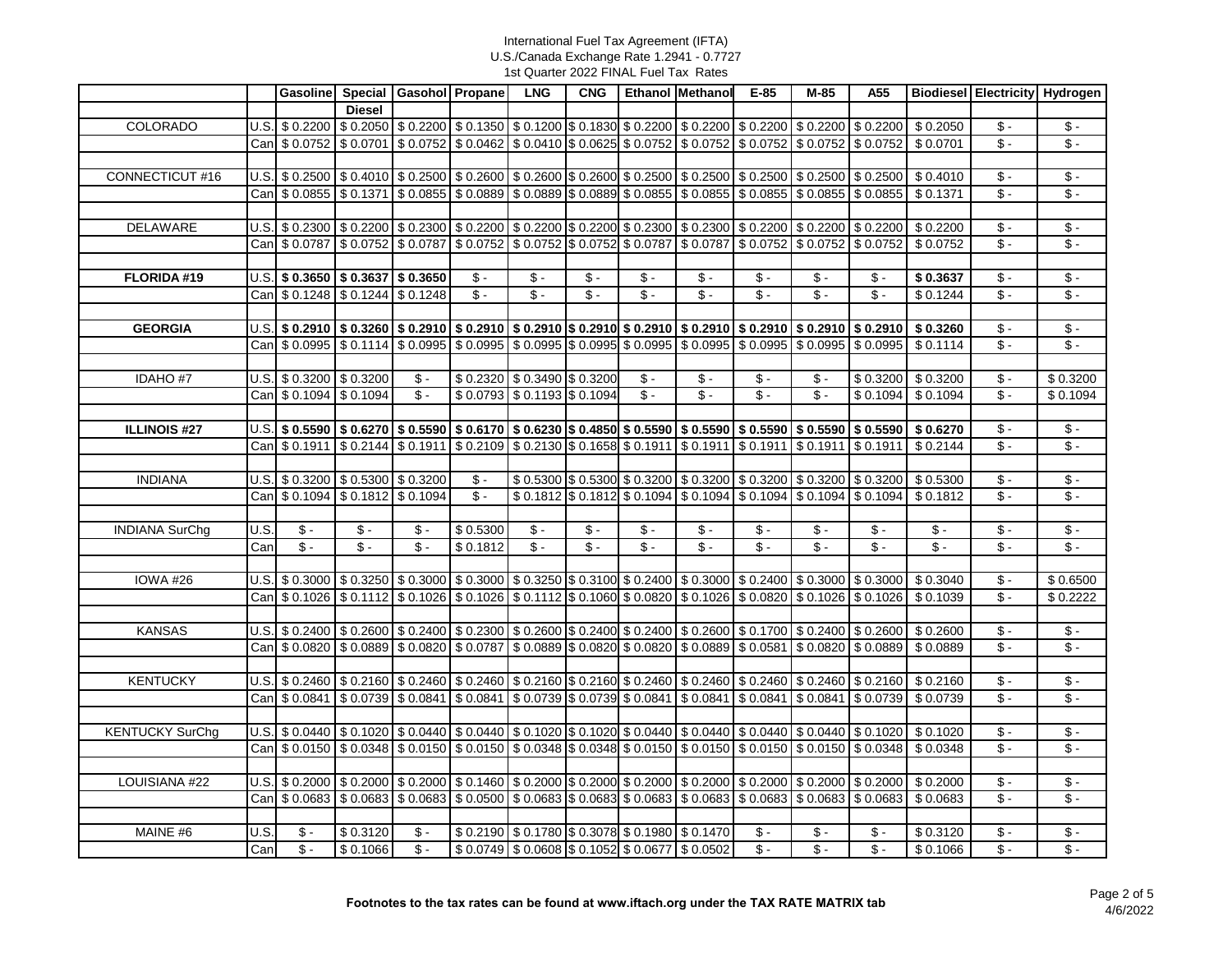|                           |      |                                                                                                                                                                                            |               | Gasoline Special Gasohol Propane                                                                                                                                                                           |                            | <b>LNG</b>                 | <b>CNG</b>      |                   | Ethanol Methanol                                                  | $E-85$            | M-85                | A55                           |                          | <b>Biodiesel Electricity Hydrogen</b> |                                    |
|---------------------------|------|--------------------------------------------------------------------------------------------------------------------------------------------------------------------------------------------|---------------|------------------------------------------------------------------------------------------------------------------------------------------------------------------------------------------------------------|----------------------------|----------------------------|-----------------|-------------------|-------------------------------------------------------------------|-------------------|---------------------|-------------------------------|--------------------------|---------------------------------------|------------------------------------|
|                           |      |                                                                                                                                                                                            | <b>Diesel</b> |                                                                                                                                                                                                            |                            |                            |                 |                   |                                                                   |                   |                     |                               |                          |                                       |                                    |
| MARYLAND #24              |      | U.S. \$ 0.3610                                                                                                                                                                             |               | $\vert$ \$ 0.3685 $\vert$ \$ 0.3610 $\vert$ \$ 0.3610 $\vert$ \$ 0.3610 $\vert$ \$ 0.3610 $\vert$ \$ 0.3610 $\vert$ \$ 0.3610                                                                              |                            |                            |                 |                   |                                                                   |                   | $\mathsf{\$}$ -     | $$ -$                         | \$0.3685                 | $$ -$                                 | $\$ -                              |
|                           |      | Can \$ 0.1235                                                                                                                                                                              |               | $$0.1261$ $$0.1235$ $$0.1235$ $$0.1235$ $$0.1235$ $$0.1235$ $$0.1235$ $$0.1235$ $$0.1235$ $$0.1235$                                                                                                        |                            |                            |                 |                   |                                                                   |                   | $\sqrt{2}$          | $\sqrt[6]{\cdot}$             | \$0.1261                 | $\sqrt[6]{\cdot}$                     | $\sqrt[6]{\cdot}$                  |
|                           |      |                                                                                                                                                                                            |               |                                                                                                                                                                                                            |                            |                            |                 |                   |                                                                   |                   |                     |                               |                          |                                       |                                    |
| <b>MASSACHUSETTS</b>      |      | $U.S.$ \$ 0.2400                                                                                                                                                                           |               | $\frac{1}{2}$ 0.2400 $\frac{1}{2}$ 0.2400 $\frac{1}{2}$ <b>0.2120</b> $\frac{1}{2}$ <b>0.2120</b> $\frac{1}{2}$ 0.2400 $\frac{1}{2}$ 0.2400 $\frac{1}{2}$ 0.2400 $\frac{1}{2}$ 0.2400 $\frac{1}{2}$ 0.2400 |                            |                            |                 |                   |                                                                   |                   |                     |                               | \$0.2400                 | $$ -$                                 | $\sqrt{$}$ -                       |
|                           |      | Can \$ 0.0820                                                                                                                                                                              |               | $$0.0820$ $$0.0820$ $$0.0725$ $$0.0725$ $$0.0725$ $$0.0725$ $$0.0820$ $$0.0820$ $$0.0820$ $$0.0820$ $$0.0820$                                                                                              |                            |                            |                 |                   |                                                                   |                   |                     |                               | \$0.0820                 | $\overline{\$}$ .                     | $\sqrt[6]{\cdot}$                  |
|                           |      |                                                                                                                                                                                            |               |                                                                                                                                                                                                            |                            |                            |                 |                   |                                                                   |                   |                     |                               |                          |                                       |                                    |
| <b>MICHIGAN</b>           |      | $U.S.$ \$ 0.4380                                                                                                                                                                           |               | $\vert$ \$ 0.4680 $\vert$ \$ 0.4380 $\vert$ \$ 0.4680 $\vert$ \$ 0.4680 $\vert$ \$ 0.4380 $\vert$ \$ 0.4380 $\vert$ \$ 0.4380 $\vert$ \$ 0.4380 $\vert$ \$ 0.4380 $\vert$ \$ 0.4380                        |                            |                            |                 |                   |                                                                   |                   |                     |                               | \$0.4680                 | \$ -                                  | \$0.4680                           |
|                           |      | Can \$ 0.1497                                                                                                                                                                              |               | $$0.1600$ $$0.1497$ $$0.1600$ $$0.1600$ $$0.1600$ $$0.1497$ $$0.1497$ $$0.1497$ $$0.1497$ $$0.1497$ $$0.1497$ $$0.1600$                                                                                    |                            |                            |                 |                   |                                                                   |                   |                     |                               | \$0.1600                 | $$ -$                                 | \$0.1600                           |
|                           |      |                                                                                                                                                                                            |               |                                                                                                                                                                                                            |                            |                            |                 |                   |                                                                   |                   |                     |                               |                          |                                       |                                    |
| MINNESOTA #17             |      | $U.S.$ \$ 0.2850                                                                                                                                                                           |               | \$0.2850 \$0.2850 \$0.2135 \$0.1710 \$0.2850 \$0.2850 \$0.2850 \$0.2025                                                                                                                                    |                            |                            |                 |                   |                                                                   |                   | $\mathbb{S}$ -      | \$0.2850                      | \$0.2850                 | $\sqrt[6]{\cdot}$                     | $\sqrt{$}$ .                       |
|                           |      | Can \$ 0.0975                                                                                                                                                                              |               | $\vert$ \$ 0.0975 $\vert$ \$ 0.0975 $\vert$ \$ 0.0730 $\vert$ \$ 0.0585 $\vert$ \$ 0.0975 $\vert$ \$ 0.0975 $\vert$ \$ 0.0975 $\vert$ \$ 0.0692                                                            |                            |                            |                 |                   |                                                                   |                   | $\sqrt{2}$          | \$0.0975                      | \$0.0975                 | $\overline{\mathcal{S}}$ -            | $\sqrt{\frac{2}{2}}$               |
|                           |      |                                                                                                                                                                                            |               |                                                                                                                                                                                                            |                            |                            |                 |                   |                                                                   |                   |                     |                               |                          |                                       |                                    |
| MISSISSIPPI #2            |      | U.S. \$ 0.1800                                                                                                                                                                             |               | $\vert$ \$ 0.1800 $\vert$ \$ 0.1800 $\vert$ \$ 0.1700 $\vert$ \$ 0.1800 $\vert$ \$ 0.2280 $\vert$ \$ 0.1800 $\vert$ \$ 0.1800 $\vert$ \$ 0.1800 $\vert$ \$ 0.1800 $\vert$ \$ 0.1800                        |                            |                            |                 |                   |                                                                   |                   |                     |                               | \$0.1800                 | $$ -$                                 | $\sqrt{5}$ -                       |
|                           |      | Can \$ 0.0616                                                                                                                                                                              |               | $$0.0616$ $$0.0616$ $$0.0581$ $$0.0616$ $$0.0779$ $$0.0616$ $$0.0616$ $$0.0616$ $$0.0616$ $$0.0616$ $$0.0616$                                                                                              |                            |                            |                 |                   |                                                                   |                   |                     |                               | \$0.0616                 | $$ -$                                 | $\sqrt[6]{\cdot}$                  |
|                           |      |                                                                                                                                                                                            |               |                                                                                                                                                                                                            |                            |                            |                 |                   |                                                                   |                   |                     |                               |                          |                                       |                                    |
| <b>MISSOURI#3</b>         |      | $U.S.$ \$ 0.1950                                                                                                                                                                           |               | \$0.1950 \$0.1950 \$0.1100 \$0.1100 \$0.1100 \$0.1950                                                                                                                                                      |                            |                            |                 |                   | $\sqrt[6]{\cdot}$                                                 |                   | $$0.1950$ $$0.1950$ | $\sqrt[6]{\cdot}$             | \$0.1950                 | $\sqrt[6]{\cdot}$                     | $\sqrt[6]{\cdot}$                  |
|                           |      | Can \$ 0.0666                                                                                                                                                                              |               | \$0.0666 \$0.0666 \$0.0377 \$0.0377 \$0.0377 \$0.0666                                                                                                                                                      |                            |                            |                 |                   | $$ -$                                                             |                   | $$0.0666$ $$0.0666$ | $\mathsf{\$}$ -               | \$0.0666                 | $$ -$                                 | $\sqrt{2}$                         |
|                           |      |                                                                                                                                                                                            |               |                                                                                                                                                                                                            |                            |                            |                 |                   |                                                                   |                   |                     |                               |                          |                                       |                                    |
| MONTANA #10               | U.S. | $\sqrt[6]{\cdot}$                                                                                                                                                                          | \$0.2955      | $\sqrt{2}$                                                                                                                                                                                                 | \$0.0518                   | $\mathsf{\$}$ -            | \$0.0700        | $$ -$             | $\mathsf{\$}$ -                                                   | $\sqrt{$}$ .      | $\sqrt{$}$ .        | $$ -$                         | \$0.2955                 | $\sqrt{$}$ .                          | $\sqrt{$}$ .                       |
|                           | Can  | $\sqrt[6]{\cdot}$                                                                                                                                                                          | \$0.1011      | $\sqrt{\frac{2}{1}}$                                                                                                                                                                                       | \$0.0177                   | $\overline{\$}$ .          | \$0.0239        | $\overline{\$}$ . | $\sqrt[6]{\cdot}$                                                 | $\sqrt[6]{\cdot}$ | $\sqrt[6]{\cdot}$   | $\sqrt{$}$ -                  | \$0.1011                 | $\overline{\$}$ -                     | $\sqrt{$}$ .                       |
|                           |      |                                                                                                                                                                                            |               |                                                                                                                                                                                                            |                            |                            |                 |                   |                                                                   |                   |                     |                               |                          |                                       |                                    |
| <b>NEBRASKA</b>           |      | $U.S.$ \$ 0.2480                                                                                                                                                                           |               | $\mid$ \$ 0.2480 $\mid$ \$ 0.2480 $\mid$ \$ 0.2480 $\mid$ \$ 0.2480 $\mid$ \$ 0.2480 $\mid$ \$ 0.2480 $\mid$ \$ 0.2480 $\mid$ \$ 0.2480 $\mid$ \$ 0.2480 $\mid$                                            |                            |                            |                 |                   |                                                                   |                   |                     |                               | \$0.2480                 | $$ -$<br>$\sqrt[6]{\cdot}$            | $\mathsf S$ -<br>$\sqrt[6]{\cdot}$ |
|                           |      | Can \$ 0.0848                                                                                                                                                                              |               | $$0.0848$ $$0.0848$ $$0.0848$ $$0.0848$ $$0.0848$ $$0.0848$ $$0.0848$ $$0.0848$ $$0.0848$ $$0.0848$ $$0.0848$ $$0.0848$                                                                                    |                            |                            |                 |                   |                                                                   |                   |                     |                               | \$0.0848                 |                                       |                                    |
|                           |      |                                                                                                                                                                                            |               | \$0.2700 \$0.2300 \$0.0640 \$0.2700 \$0.2100 \$0.2300 \$0.2300 \$0.2300                                                                                                                                    |                            |                            |                 |                   |                                                                   |                   | $\mathsf{\$}$ -     |                               | \$0.2700                 | $\mathsf{\$}$ -                       | $\sqrt{$}$ .                       |
| <b>NEVADA</b>             |      | $U.S.$ \$ 0.2300<br>Can \$ 0.0787                                                                                                                                                          |               | \$0.0923 \$0.0787 \$0.0219 \$0.0923 \$0.0718 \$0.0787 \$0.0787 \$0.0787                                                                                                                                    |                            |                            |                 |                   |                                                                   |                   | $\sqrt{2}$          | \$0.1900<br>\$0.0650          | \$0.0923                 | $\sqrt[6]{\cdot}$                     | $\sqrt{5}$ -                       |
|                           |      |                                                                                                                                                                                            |               |                                                                                                                                                                                                            |                            |                            |                 |                   |                                                                   |                   |                     |                               |                          |                                       |                                    |
| <b>NEW HAMPSHIRE</b>      | U.S. | $\mathsf{\$}$ -                                                                                                                                                                            | \$0.2220      | $\sqrt[6]{\cdot}$                                                                                                                                                                                          |                            | \$0.2220 \$0.2220 \$0.2220 |                 | $\sqrt[6]{\cdot}$ | $\sqrt[6]{\cdot}$                                                 | $\sqrt{$}$ .      | $\sqrt{$}$ .        | $\mathsf{\$}$ -               | \$0.2220                 | $\sqrt[6]{\cdot}$                     | $\sqrt{$}$ .                       |
|                           | Canl | $\sqrt{$}$ .                                                                                                                                                                               | \$0.0760      | $S -$                                                                                                                                                                                                      |                            | \$0.0760 \$0.0760 \$0.0760 |                 | $$ -$             | $\mathsf{\$}$ .                                                   | $S -$             | $\mathsf{\$}$ -     | $$ -$                         | \$0.0760                 | $$ -$                                 | $\sqrt{$}$ -                       |
|                           |      |                                                                                                                                                                                            |               |                                                                                                                                                                                                            |                            |                            |                 |                   |                                                                   |                   |                     |                               |                          |                                       |                                    |
| <b>NEW JERSEY</b>         |      | $U.S.$ \$ 0.4240                                                                                                                                                                           |               | $$0.4940 \  \, $0.4240 \  \, $0.3715$                                                                                                                                                                      |                            | $$ -$                      | $\mathsf{\$}$ - |                   | $$0.4240 \times 0.4240 \times 0.4240 \times 0.4240 \times 0.4240$ |                   |                     |                               | \$0.4940                 | $$ -$                                 | $\sqrt{5}$ -                       |
|                           |      | Can \$ 0.1449                                                                                                                                                                              |               | $\frac{1}{2}$ \$ 0.1689 \$ 0.1449 \$ 0.1271                                                                                                                                                                |                            | $\sqrt[6]{\cdot}$          | $$ -$           |                   | $$0.1449$ $$0.1449$ $$0.1449$ $$0.1449$ $$0.1449$ $$0.1449$       |                   |                     |                               | \$0.1689                 | $$ -$                                 | $\sqrt{$}$ -                       |
|                           |      |                                                                                                                                                                                            |               |                                                                                                                                                                                                            |                            |                            |                 |                   |                                                                   |                   |                     |                               |                          |                                       |                                    |
| <b>NEW MEXICO</b>         | U.S. | $\sqrt{2}$                                                                                                                                                                                 | \$0.2100      | $\sqrt{2}$                                                                                                                                                                                                 | $\overline{\mathcal{S}}$ . | $\sqrt{2}$                 | $\sqrt{2}$      | $\frac{1}{\phi}$  | $\sqrt{\frac{2}{2}}$                                              | $\sqrt{3}$        | $\sqrt{3}$          | $$ -$                         | $\sqrt{\frac{2}{2}}$     | $\overline{\mathcal{S}}$ .            | $\overline{\$}$ .                  |
|                           | Can  | $\sqrt[6]{\cdot}$                                                                                                                                                                          | \$0.0718      | $\overline{\$}$ .                                                                                                                                                                                          | $\overline{\$}$ .          | $$ -$                      | $\mathsf{\$}$ - | $$ -$             | $S -$                                                             | $S -$             | $\sqrt{2}$          | $\sqrt[6]{\cdot}$             | $S -$                    | $\sqrt[6]{\cdot}$                     | $\sqrt{$}$ -                       |
|                           |      |                                                                                                                                                                                            |               |                                                                                                                                                                                                            |                            |                            |                 |                   |                                                                   |                   |                     |                               |                          |                                       |                                    |
| <b>NEW YORK #12</b>       |      | U.S. $\vert$ \$ 0.4130 $\vert$ \$ 0.3955 $\vert$ \$ 0.4130 $\vert$ \$ 0.2400                                                                                                               |               |                                                                                                                                                                                                            |                            | $\mathsf{\$}$ -            | $\mathsf{\$}$ - |                   | $$0.4130 \, \times \, 0.4130$                                     | $\mathsf{\$}$ -   |                     | $$0.4130 \, \times \, 0.4130$ | $\mathsf{\$}$ -          | $\mathsf{\$}$ -                       | $\mathsf S$ -                      |
|                           |      | Can \$ 0.1412                                                                                                                                                                              |               | \$0.1352 \$0.1412 \$0.0820                                                                                                                                                                                 |                            | $S -$                      | $\mathsf{\$}$ - |                   | $$0.1412$ $$0.1412$                                               | $\overline{\$}$ - | $$0.1412$ $$0.1412$ |                               | $\overline{\mathcal{S}}$ | $\overline{\mathcal{S}}$ -            | $\sqrt[6]{\cdot}$                  |
|                           |      |                                                                                                                                                                                            |               |                                                                                                                                                                                                            |                            |                            |                 |                   |                                                                   |                   |                     |                               |                          |                                       |                                    |
| <b>NORTH CAROLINA #25</b> |      | $\bigcup S$ . $\$ 0.3850 $\big $ \$ 0.3850 $\big $ \$ 0.3850 $\big $ \$ 0.3850 $\big $ \$ 0.3850 $\big $ \$ 0.3850 $\big $ \$ 0.3850 $\big $ \$ 0.3850 $\big $ \$ 0.3850 $\big $ \$ 0.3850 |               |                                                                                                                                                                                                            |                            |                            |                 |                   |                                                                   |                   |                     |                               | \$0.3850                 | $\mathsf{\$}$ -                       | \$0.3850                           |
|                           |      | Can   \$ 0.1316                                                                                                                                                                            |               | $$0.1316$ $$0.1316$ $$0.1316$ $$0.1316$ $$0.1316$ $$0.1316$ $$0.1316$ $$0.1316$ $$0.1316$ $$0.1316$ $$0.1316$ $$0.1316$                                                                                    |                            |                            |                 |                   |                                                                   |                   |                     |                               | $\sqrt{$}0.1316$         | $$ -$                                 | \$0.1316                           |
|                           |      |                                                                                                                                                                                            |               |                                                                                                                                                                                                            |                            |                            |                 |                   |                                                                   |                   |                     |                               |                          |                                       |                                    |
| NORTH DAKOTA              |      | $U.S.$ \$ 0.2300                                                                                                                                                                           |               | $$0.2300 \  \, $0.2300 \  \, $0.2300$                                                                                                                                                                      |                            | $$ -$                      | \$0.2300        | $$ -$             | $\mathsf S$ -                                                     | $\mathsf S$ -     | $\mathsf S$ -       | $$ -$                         | \$0.2300                 | $\mathsf S$ -                         | $\mathsf{\$}$ -                    |
|                           |      | Can   \$ 0.0787   \$ 0.0787   \$ 0.0787   \$ 0.0787                                                                                                                                        |               |                                                                                                                                                                                                            |                            | $\mathsf{\$}$ -            | \$0.0787        | $\mathsf{\$}$ .   | $\sqrt[6]{\cdot}$                                                 | $\overline{\$}$ . | $\mathsf{\$}$ -     | $$ -$                         | \$0.0787                 | $$ -$                                 | $\mathsf{\$}$ -                    |
|                           |      |                                                                                                                                                                                            |               |                                                                                                                                                                                                            |                            |                            |                 |                   |                                                                   |                   |                     |                               |                          |                                       |                                    |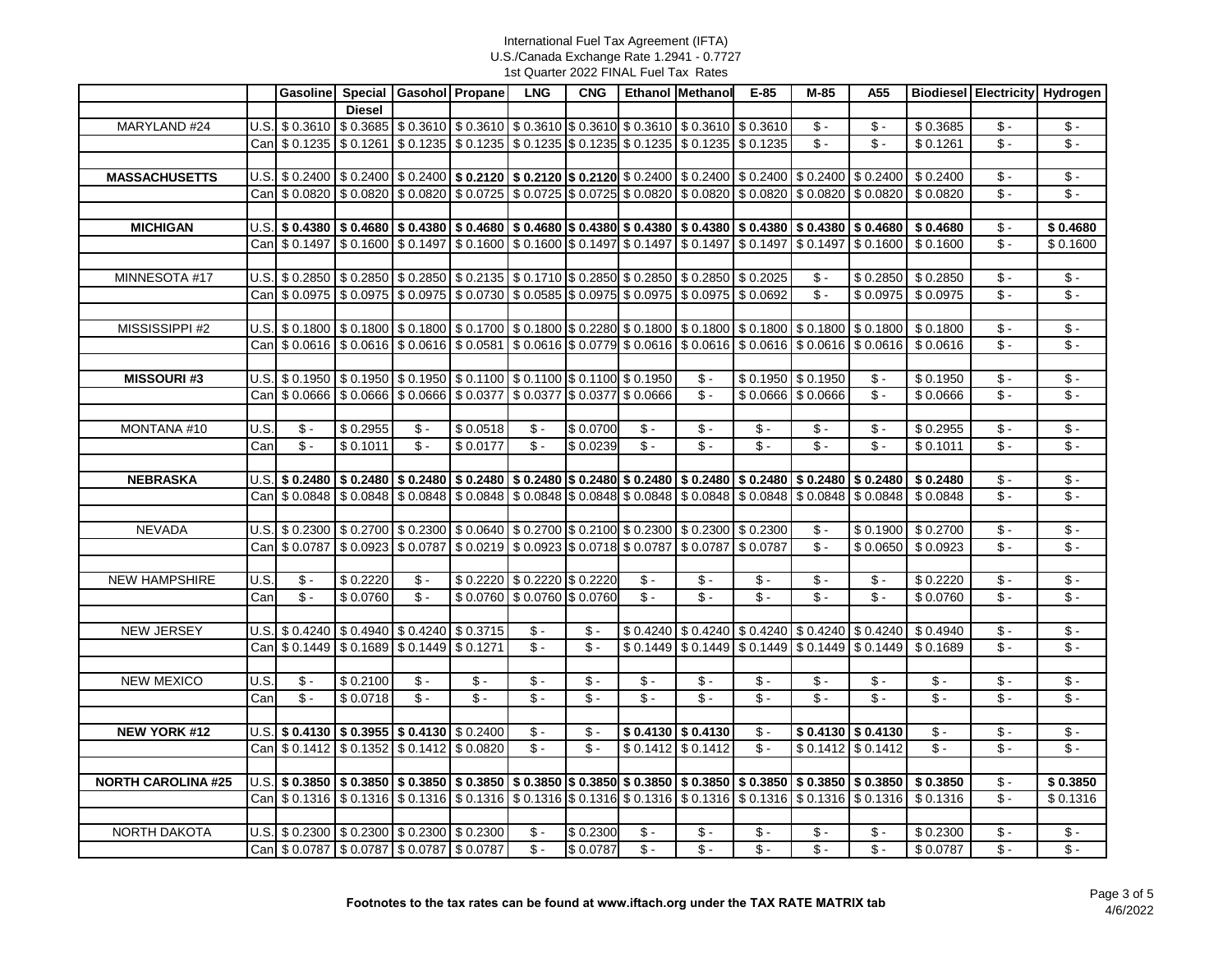|                       |      |                                                                                                                                                                                                                                                                                            |                     | Gasoline Special Gasohol Propane |                                                                                                                                                                                                                                                 | <b>LNG</b>               | <b>CNG</b>        |                            | Ethanol Methanol                                                                | $E-85$               | M-85                       | A55                        |                                                                                                                                     | Biodiesel Electricity Hydrogen |                            |
|-----------------------|------|--------------------------------------------------------------------------------------------------------------------------------------------------------------------------------------------------------------------------------------------------------------------------------------------|---------------------|----------------------------------|-------------------------------------------------------------------------------------------------------------------------------------------------------------------------------------------------------------------------------------------------|--------------------------|-------------------|----------------------------|---------------------------------------------------------------------------------|----------------------|----------------------------|----------------------------|-------------------------------------------------------------------------------------------------------------------------------------|--------------------------------|----------------------------|
|                       |      |                                                                                                                                                                                                                                                                                            | <b>Diesel</b>       |                                  |                                                                                                                                                                                                                                                 |                          |                   |                            |                                                                                 |                      |                            |                            |                                                                                                                                     |                                |                            |
| OHIO #29              |      | $U.S.$ \$ 0.3850                                                                                                                                                                                                                                                                           |                     |                                  | $$0.4700$ $$0.3850$ $$0.4700$ $$0.4700$ $$0.3000$ $$0.3000$ $$0.3850$ $$0.3850$ $$0.3850$ $$0.3850$ $$0.3850$ $$0.4700$                                                                                                                         |                          |                   |                            |                                                                                 |                      |                            |                            | \$0.4700                                                                                                                            | $\mathsf{s}$ -                 | $\mathsf{\$}$ -            |
|                       |      | Can \$ 0.1316                                                                                                                                                                                                                                                                              |                     |                                  | $$0.1607$ $$0.1316$ $$0.1607$ $$0.1607$ $$0.1607$ $$0.1026$ $$0.1316$ $$0.1316$ $$0.1316$ $$0.1316$ $$0.1316$ $$0.1316$                                                                                                                         |                          |                   |                            |                                                                                 |                      |                            |                            | \$0.1607                                                                                                                            | $$ -$                          | $\mathsf{\$}$ -            |
|                       |      |                                                                                                                                                                                                                                                                                            |                     |                                  |                                                                                                                                                                                                                                                 |                          |                   |                            |                                                                                 |                      |                            |                            |                                                                                                                                     |                                |                            |
| <b>OKLAHOMA</b>       |      | $U.S.$ \$ 0.1900                                                                                                                                                                                                                                                                           |                     |                                  | $$0.1900$ $$0.1900$ $$0.1600$ $$0.0500$ $$0.0500$ $$0.0500$ $$0.1900$ $$0.1900$ $$0.1900$ $$0.1900$ $$0.1900$                                                                                                                                   |                          |                   |                            |                                                                                 |                      |                            |                            | \$0.1900                                                                                                                            | $$ -$                          | $\mathsf{\$}$ -            |
|                       |      | Can \$ 0.0650                                                                                                                                                                                                                                                                              |                     |                                  | \$ 0.0650 \$ 0.0650 \$ 0.0547 \$ 0.0171 \$ 0.0171 \$ 0.0650 \$ 0.0650 \$ 0.0650 \$ 0.0650 \$ 0.0650                                                                                                                                             |                          |                   |                            |                                                                                 |                      |                            |                            | \$0.0650                                                                                                                            | $\mathsf{\$}$ -                | $\sqrt[6]{\cdot}$          |
|                       |      |                                                                                                                                                                                                                                                                                            |                     |                                  |                                                                                                                                                                                                                                                 |                          |                   |                            |                                                                                 |                      |                            |                            |                                                                                                                                     |                                |                            |
| OREGON                | U.S. | $\mathsf{\$}$ -                                                                                                                                                                                                                                                                            | $S -$               | $S -$                            | $S -$                                                                                                                                                                                                                                           | $S -$                    | $$ -$             | $$ -$                      | $S -$                                                                           | $S -$                | $S -$                      | $$ -$                      | $$ -$                                                                                                                               | $$ -$                          | $$ -$                      |
|                       | Can  | $$ -$                                                                                                                                                                                                                                                                                      | $\overline{\$}$ -   | $\overline{\$}$ .                | $\overline{\$}$ .                                                                                                                                                                                                                               | $\mathsf{\$}$ .          | $$ -$             | $$ -$                      | $\overline{\$}$ .                                                               | $S -$                | $\overline{\$}$ .          | $$ -$                      | $$ -$                                                                                                                               | $\mathsf{\$}$ -                | $\overline{\mathcal{S}}$ . |
|                       |      |                                                                                                                                                                                                                                                                                            |                     |                                  |                                                                                                                                                                                                                                                 |                          |                   |                            |                                                                                 |                      |                            |                            |                                                                                                                                     |                                |                            |
| PENNSYLVANIA #4       |      | $U.S.$ \$ 0.5760                                                                                                                                                                                                                                                                           |                     |                                  | \$ 0.7410 \$ 0.5760 \$ 0.4250 \$ 0.6480 \$ 0.5760 \$ 0.3840 \$ 0.2890 \$ 0.4130 \$ 0.3320 \$ 0.7410 \$ 0.7410                                                                                                                                   |                          |                   |                            |                                                                                 |                      |                            |                            |                                                                                                                                     | \$0.0172                       | \$0.5760                   |
|                       |      | Can \$ 0.1970                                                                                                                                                                                                                                                                              |                     |                                  | $\frac{1}{2}$ \$ 0.2534 $\frac{1}{2}$ \$ 0.1970 $\frac{1}{2}$ \$ 0.1453 $\frac{1}{2}$ \$ 0.2216 $\frac{1}{2}$ \$ 0.1970 $\frac{1}{2}$ \$ 0.1314 $\frac{1}{2}$ \$ 0.0989 $\frac{1}{2}$ \$ 0.1412 $\frac{1}{2}$ \$ 0.1135 $\frac{1}{2}$ \$ 0.2534 |                          |                   |                            |                                                                                 |                      |                            |                            | \$0.2534                                                                                                                            | \$0.0058                       | \$0.1970                   |
|                       |      |                                                                                                                                                                                                                                                                                            |                     |                                  |                                                                                                                                                                                                                                                 |                          |                   |                            |                                                                                 |                      |                            |                            |                                                                                                                                     |                                |                            |
| RHODE ISLAND          |      | $U.S.$ \$ 0.3400                                                                                                                                                                                                                                                                           |                     |                                  | $$0.3400 \, \times \, 0.3400 \, \times \, 0.3400 \, \times \, 0.3400$                                                                                                                                                                           |                          | $\mathsf{\$}$ -   |                            | $$0.3400 \& 0.3400 \& 0.3400 \& 0.3400 \& 0.3400$                               |                      |                            |                            | \$0.3400                                                                                                                            | $$ -$                          | $\sqrt{5}$ -               |
|                       |      | Can \$ 0.1162                                                                                                                                                                                                                                                                              |                     |                                  | \$0.1162 \$0.1162 \$0.1162 \$0.1162                                                                                                                                                                                                             |                          | $\mathsf{\$}$ -   |                            | $$0.1162$ $$0.1162$ $$0.1162$ $$0.1162$ $$0.1162$ $$0.1162$                     |                      |                            |                            | \$0.1162                                                                                                                            | $$ -$                          | $\mathsf{\$}$ -            |
|                       |      |                                                                                                                                                                                                                                                                                            |                     |                                  |                                                                                                                                                                                                                                                 |                          |                   |                            |                                                                                 |                      |                            |                            |                                                                                                                                     |                                |                            |
| SOUTH CAROLINA #23    |      | $U.S.$ \$ 0.2600                                                                                                                                                                                                                                                                           |                     |                                  | $$0.2600$ $$0.2600$ $$0.2600$ $$0.2600$ $$0.2600$ $$0.2600$ $$0.2600$ $$0.2600$                                                                                                                                                                 |                          |                   |                            |                                                                                 | $S -$                | $S -$                      | $$ -$                      | $\mathsf{\$}$ -                                                                                                                     | $\mathsf{\$}$ -                | $\sqrt{$}$ -               |
|                       |      | Can \$ 0.0889                                                                                                                                                                                                                                                                              |                     |                                  | $\vert$ \$ 0.0889 $\vert$ \$ 0.0889 $\vert$ \$ 0.0889 $\vert$ \$ 0.0889 $\vert$ \$ 0.0889 $\vert$ \$ 0.0889                                                                                                                                     |                          |                   |                            |                                                                                 | $S -$                | $S -$                      | $\overline{\mathcal{S}}$ - | $\overline{\mathcal{S}}$                                                                                                            | $\overline{\mathcal{S}}$ -     | $\sqrt{2}$                 |
|                       |      |                                                                                                                                                                                                                                                                                            |                     |                                  |                                                                                                                                                                                                                                                 |                          |                   |                            |                                                                                 |                      |                            |                            |                                                                                                                                     |                                |                            |
| <b>SOUTH DAKOTA</b>   | U.S. | $\overline{\mathcal{S}}$ .                                                                                                                                                                                                                                                                 | \$0.2800            | $\overline{\$}$ .                | $$ -$                                                                                                                                                                                                                                           | $\overline{\mathbf{S}}$  | $\overline{\$}$ . | $\overline{\mathcal{S}}$ . | $\overline{\$}$ .                                                               | $\sqrt{\frac{2}{2}}$ | $\overline{\mathcal{S}}$ . | $$ -$                      | \$0.2800                                                                                                                            | $$ -$                          | $\sqrt{$}$ .               |
|                       | Can  | $\overline{\mathcal{S}}$ .                                                                                                                                                                                                                                                                 | \$0.0958            | $S -$                            | $S -$                                                                                                                                                                                                                                           | $S -$                    | $\mathsf{\$}$ -   | $$ -$                      | $\overline{\mathcal{S}}$ .                                                      | $\overline{\$}$ .    | $\overline{\$}$ -          | $$ -$                      | \$0.0958                                                                                                                            | $\mathsf{\$}$ -                | $S -$                      |
|                       |      |                                                                                                                                                                                                                                                                                            |                     |                                  |                                                                                                                                                                                                                                                 |                          |                   |                            |                                                                                 |                      |                            |                            |                                                                                                                                     |                                |                            |
| TENNESSEE #9          |      | $\vert$ U.S. $\vert$ \$ 0.2600 $\vert$ \$ 0.2700 $\vert$ \$ 0.2600 $\vert$ \$ 0.2200 $\vert$ \$ 0.2100 $\vert$ \$ 0.2600 $\vert$ \$ 0.2600 $\vert$ \$ 0.2600 $\vert$ \$ 0.2600 $\vert$ \$ 0.2600 $\vert$ \$ 0.2600 $\vert$ \$ 0.2600 $\vert$ \$ 0.2600 $\vert$ \$ 0.2600 $\vert$ \$ 0.2600 |                     |                                  |                                                                                                                                                                                                                                                 |                          |                   |                            |                                                                                 |                      |                            |                            | \$0.2700                                                                                                                            | $$ -$                          | $\mathbb S$ -              |
|                       |      | Can \$ 0.0889                                                                                                                                                                                                                                                                              |                     |                                  | \$ 0.0923 \$ 0.0889 \$ 0.0752 \$ 0.0718 \$ 0.0718 \$ 0.0889 \$ 0.0889 \$ 0.0889 \$ 0.0889 \$ 0.0889                                                                                                                                             |                          |                   |                            |                                                                                 |                      |                            |                            | \$0.0923                                                                                                                            | $\overline{\$}$ .              | $\overline{\mathcal{S}}$ . |
|                       |      |                                                                                                                                                                                                                                                                                            |                     |                                  |                                                                                                                                                                                                                                                 |                          |                   |                            |                                                                                 |                      |                            |                            |                                                                                                                                     |                                |                            |
| TEXAS #13             |      | $U.S.$ \$ 0.2000                                                                                                                                                                                                                                                                           |                     | $$0.2000 \ $0.2000$              | $\mathsf{\$}$ -                                                                                                                                                                                                                                 |                          |                   |                            | $$0.1500$ $$0.1500$ $$0.2000$ $$0.2000$ $$0.2000$ $$0.2000$ $$0.2000$ $$0.2000$ |                      |                            |                            | \$0.2000                                                                                                                            | $$ -$                          | $\sqrt{5}$                 |
|                       |      | Can \$ 0.0683                                                                                                                                                                                                                                                                              |                     | $$0.0683$ $$0.0683$              | $S -$                                                                                                                                                                                                                                           |                          |                   |                            | \$0.0512 \$0.0512 \$0.0683 \$0.0683 \$0.0683 \$0.0683 \$0.0683                  |                      |                            |                            | \$0.0683                                                                                                                            | $$ -$                          | $\mathsf{\$}$ -            |
|                       |      |                                                                                                                                                                                                                                                                                            |                     |                                  |                                                                                                                                                                                                                                                 |                          |                   |                            |                                                                                 |                      |                            |                            |                                                                                                                                     |                                |                            |
| <b>UTAH #21</b>       |      | $\overline{U.S.}$ \$ 0.3190                                                                                                                                                                                                                                                                | \$0.3190 \$0.3190   |                                  | \$ -                                                                                                                                                                                                                                            |                          |                   |                            | $$0.1750$ $$0.1750$ $$0.3190$ $$0.3190$ $$0.3190$ $$0.3190$ $$0.3190$ $$0.3190$ |                      |                            |                            | $\sqrt{$}$ 0.3190                                                                                                                   | $$-$                           | \$0.1750                   |
|                       |      | Can \$ 0.1091                                                                                                                                                                                                                                                                              | $$0.1091$ \$ 0.1091 |                                  | $$ -$                                                                                                                                                                                                                                           |                          |                   |                            | \$0.0598 \$0.0598 \$0.1091 \$0.1091 \$0.1091 \$0.1091 \$0.1091                  |                      |                            |                            | \$0.1091                                                                                                                            | $$ -$                          | \$0.0598                   |
|                       |      |                                                                                                                                                                                                                                                                                            |                     |                                  |                                                                                                                                                                                                                                                 |                          |                   |                            |                                                                                 |                      |                            |                            |                                                                                                                                     |                                |                            |
| <b>VERMONT</b>        | U.S. | $\overline{\$}$ .                                                                                                                                                                                                                                                                          | \$0.3100            | $\overline{\$}$ .                | $\sqrt[6]{\cdot}$                                                                                                                                                                                                                               | $\sqrt{2}$               | $\overline{\$}$ - | $\overline{\$}$ -          | $\sqrt[6]{\cdot}$                                                               | $\sqrt{2}$           | $\sqrt{2}$                 | $$ -$                      | $\sqrt[6]{\cdot}$                                                                                                                   | $\sqrt[6]{\cdot}$              | $\sqrt{5}$ -               |
|                       | Can  | $\sqrt[6]{\cdot}$                                                                                                                                                                                                                                                                          | \$0.1060            | $S -$                            | $\overline{\$}$ .                                                                                                                                                                                                                               | $\overline{\$}$ .        | $\sqrt[6]{\cdot}$ | $\sqrt[6]{\cdot}$          | $\overline{\mathcal{S}}$ .                                                      | $\overline{\$}$ .    | $\overline{\$}$ .          | $$ -$                      | $\overline{\mathcal{S}}$                                                                                                            | $$ -$                          | $\overline{\$}$            |
|                       |      |                                                                                                                                                                                                                                                                                            |                     |                                  |                                                                                                                                                                                                                                                 |                          |                   |                            |                                                                                 |                      |                            |                            |                                                                                                                                     |                                |                            |
| VIRGINIA #20          |      | $U.S.$ \$ 0.2620                                                                                                                                                                                                                                                                           |                     |                                  | $$0.2700$ $$0.2620$ $$0.2620$ $$0.2620$ $$0.2950$ $$0.2620$ $$0.2620$ $$0.2620$ $$0.2620$ $$0.2620$ $$0.2620$                                                                                                                                   |                          |                   |                            |                                                                                 |                      |                            |                            | \$0.2700                                                                                                                            | $$ -$                          | $\sqrt{$}$ -               |
|                       |      | Can \$ 0.0896                                                                                                                                                                                                                                                                              |                     |                                  | $$0.0923$$ $$0.0896$$ $$0.0896$$ $$0.0896$$ $$0.1008$$ $$0.0896$$ $$0.0896$$ $$0.0896$$ $$0.0896$$ $$0.0896$$ $$0.0896$                                                                                                                         |                          |                   |                            |                                                                                 |                      |                            |                            | \$0.0923                                                                                                                            | $$ -$                          | $\sqrt[6]{\cdot}$          |
|                       |      |                                                                                                                                                                                                                                                                                            |                     |                                  |                                                                                                                                                                                                                                                 |                          |                   |                            |                                                                                 |                      |                            |                            |                                                                                                                                     |                                |                            |
| VIRGINIA SurChg #20   |      | $\lfloor 0.5 \rfloor$ \$ 0.1470 $\rfloor$ \$ 0.1390 $\rfloor$ \$ 0.1470 $\rfloor$ \$ 0.1470 $\rfloor$ \$ 0.1660 $\rfloor$ \$ 0.1470 $\rfloor$ \$ 0.1470 $\rfloor$ \$ 0.1470 $\rfloor$ \$ 0.1470 $\rfloor$ \$ 0.1470 $\rfloor$ \$ 0.1470                                                    |                     |                                  |                                                                                                                                                                                                                                                 |                          |                   |                            |                                                                                 |                      |                            |                            | \$0.1390                                                                                                                            | $\frac{2}{3}$ .                | $\sqrt{\frac{2}{2}}$       |
|                       |      | Can \$ 0.0502                                                                                                                                                                                                                                                                              |                     |                                  | $$0.0475$ $$0.0502$ $$0.0502$ $$0.0502$ $$0.0568$ $$0.0502$ $$0.0502$ $$0.0502$ $$0.0502$ $$0.0502$ $$0.0502$ $$0.0502$                                                                                                                         |                          |                   |                            |                                                                                 |                      |                            |                            | \$0.0475                                                                                                                            | $$ -$                          | $\sqrt[6]{\cdot}$          |
|                       |      |                                                                                                                                                                                                                                                                                            |                     |                                  |                                                                                                                                                                                                                                                 |                          |                   |                            |                                                                                 |                      |                            |                            |                                                                                                                                     |                                |                            |
| <b>WASHINGTON #11</b> |      | U.S. \$0.4940 \$0.4940 \$0.4940                                                                                                                                                                                                                                                            |                     |                                  | $$ -$                                                                                                                                                                                                                                           | $\overline{\$}$ .        | $\mathsf{\$}$ -   |                            | $$0.4940$ $$0.4940$ $$0.4940$ $$0.4940$ $$0.4940$ $$0.4940$                     |                      |                            |                            | \$0.4940                                                                                                                            | $$-$                           | $\sqrt{2}$                 |
|                       |      | Can \$ 0.1689                                                                                                                                                                                                                                                                              |                     | $$0.1689$ $$0.1689$              | $\overline{\$}$ .                                                                                                                                                                                                                               | $\overline{\mathcal{S}}$ | $S -$             |                            | \$0.1689 \$0.1689 \$0.1689 \$0.1689 \$0.1689                                    |                      |                            |                            | \$0.1689                                                                                                                            | $$ -$                          | $\sqrt[6]{\cdot}$          |
|                       |      |                                                                                                                                                                                                                                                                                            |                     |                                  |                                                                                                                                                                                                                                                 |                          |                   |                            |                                                                                 |                      |                            |                            |                                                                                                                                     |                                |                            |
| <b>WEST VIRGINIA</b>  |      |                                                                                                                                                                                                                                                                                            |                     |                                  |                                                                                                                                                                                                                                                 |                          |                   |                            |                                                                                 |                      |                            |                            | $\bigcup S$ \$ 0.3570 \$ 0.3570 \$ 0.3570 \$ 0.2220 \$ 0.1600 \$ 0.2490 \$ 0.3570 \$ 0.3570 \$ 0.3570 \$ 0.3570 \$ 0.3570 \$ 0.3570 | $$ -$                          | $\mathsf{\$}$ -            |
|                       |      |                                                                                                                                                                                                                                                                                            |                     |                                  |                                                                                                                                                                                                                                                 |                          |                   |                            |                                                                                 |                      |                            |                            | Can \$ 0.1220 \$ 0.1220 \$ 0.1220 \$ 0.0760 \$ 0.0547 \$ 0.0852 \$ 0.1220 \$ 0.1220 \$ 0.1220 \$ 0.1220 \$ 0.1220 \$ 0.1220         | $\sqrt[6]{\cdot}$              | $\sqrt[6]{\cdot}$          |
|                       |      |                                                                                                                                                                                                                                                                                            |                     |                                  |                                                                                                                                                                                                                                                 |                          |                   |                            |                                                                                 |                      |                            |                            |                                                                                                                                     |                                |                            |